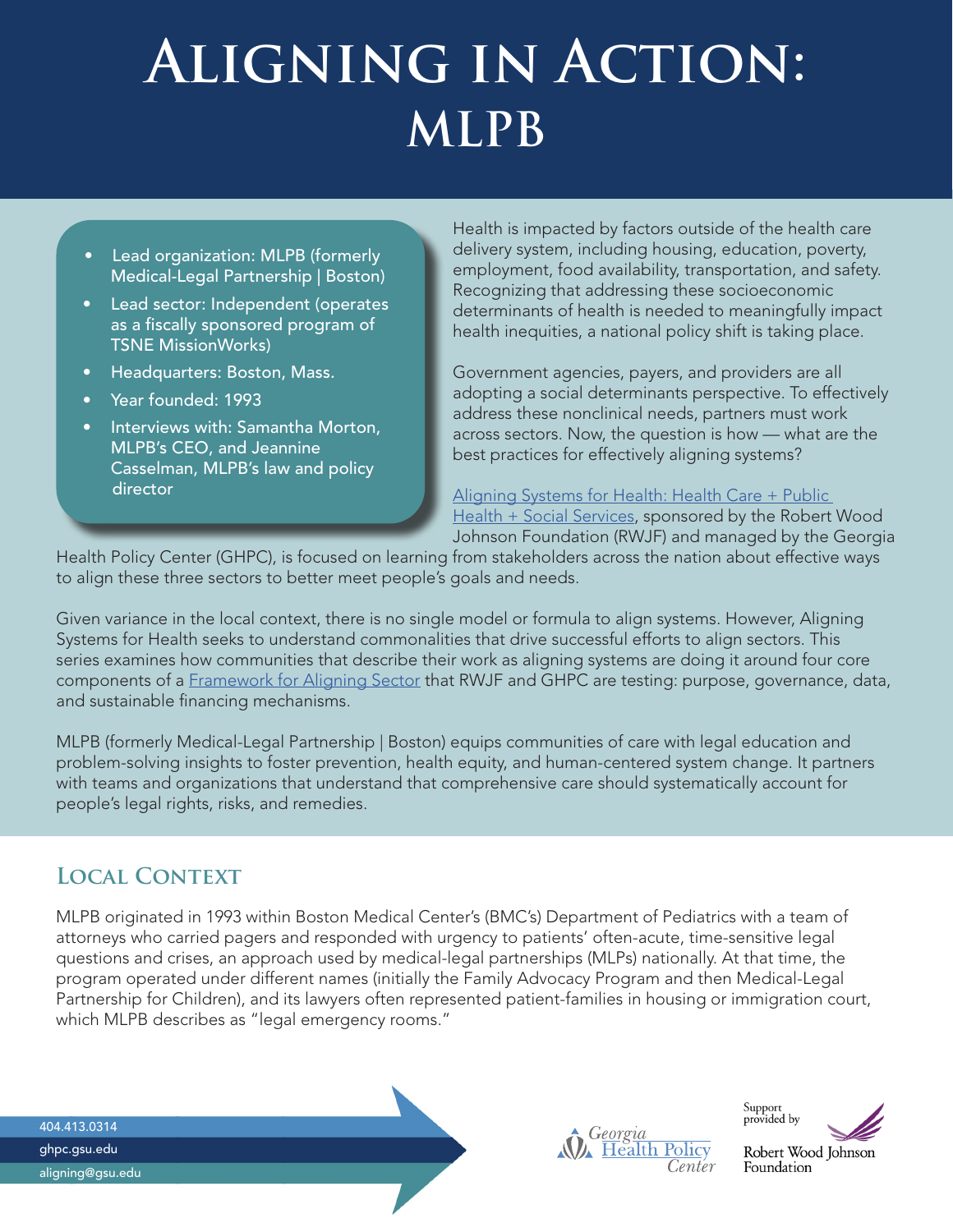"Historically, this type of case handling typically is only available at no cost to some people in limited, acute situations," says Samantha Morton, MLPB's CEO. "The demand-supply gap is sobering. It's hard to imagine being able to parachute in enough free or affordable lawyers with specialized expertise to meet the huge need."

In 2012, after concluding participation in the Developmental Understanding and Legal Collaboration for Everyone (DULCE) randomized controlled trial, MLPB spun out of BMC and became independent of any health or legal organization as it shifted its focus to "preventive law as preventive medicine." DULCE was a pilot geared toward families with infants 0-6 months treated at BMC's pediatric primary care clinic. MLPB offered continuous, proactive legal education and problem-solving insights to the DULCE family specialist and broader multidisciplinary team. The study's promising results were published in 2015 and showed reduced emergency department utilization, greater engagement with preventive care, and accelerated access to concrete supports like food resources and utility service. Significantly, only a small percentage of DULCE intervention families required resource- and time-intensive legal representation to address their legal concerns. DULCE now operates in several communities in California, Florida, and Vermont and is expanding to six additional states in 2021 under the leadership of the Center for the Study of Social Policy.

This data-driven learning prompted MLPB to fully embrace and refine a new operating model that is geared toward prevention and capacity building and is referred to as *team-facing legal partnering*. Unlike most MLPs nationally, MLPB no longer provides direct patient-facing legal services. Instead, to optimize for more midstream and upstream impact, MLPB is expanding care teams' "toolboxes" to include familiarity with people's basic legal rights, risks, and remedies. Through training, consultation, telementoring, and technical assistance, MLPB supports communities of care to more effectively tackle social care partnering with the people they serve.

"By allocating our scarce team resources differently, we are promoting prevention. After all, many social, economic, and environmental challenges are 'pre-legal' matters that will become legal problems if they escalate," says Morton. "In making this shift to more midstream and upstream strategies, the goal is that fewer people will land in high-stakes and high-stress legal proceedings — situations that are not ideal for health and well-being. And that people confronting legal crises will have quicker pathways to legal resources with deep and specialized case-handling expertise."

### **Team-Facing Legal Partnering in Action**

Jeannine Casselman, MLPB's law and policy director, partners with a range of care teams (comprised of complex care specialists, community health workers, physicians, care managers, social workers, pharmacists, and peer recovery specialists) to build team capacity.

As the law and policy generalist integrated within a care team, Casselman is a new kind of educator who promotes role-aligned problem-solving among an interdisciplinary team not seeking — or authorized to act as attorneys.

"For a brand-new team, a case presentation involving a family worried about eviction prompts a lot of questions from me," Casselman explains. "Are we discussing a scenario that involves a written notice? Or just a heated argument with a landlord? Several months in, the conversations sound a lot different. The team has heard the information that I share, and now they are getting that information proactively. Having absorbed all that learning, now they start with, 'This person received a written notice for tenancy termination. This person may actually have a fair housing violation based on discrimination.' Also, they can better direct the family to an available fair housing expert. Ultimately, this builds care team capacity around people's law and policy contexts, not just in housing but across other areas of life."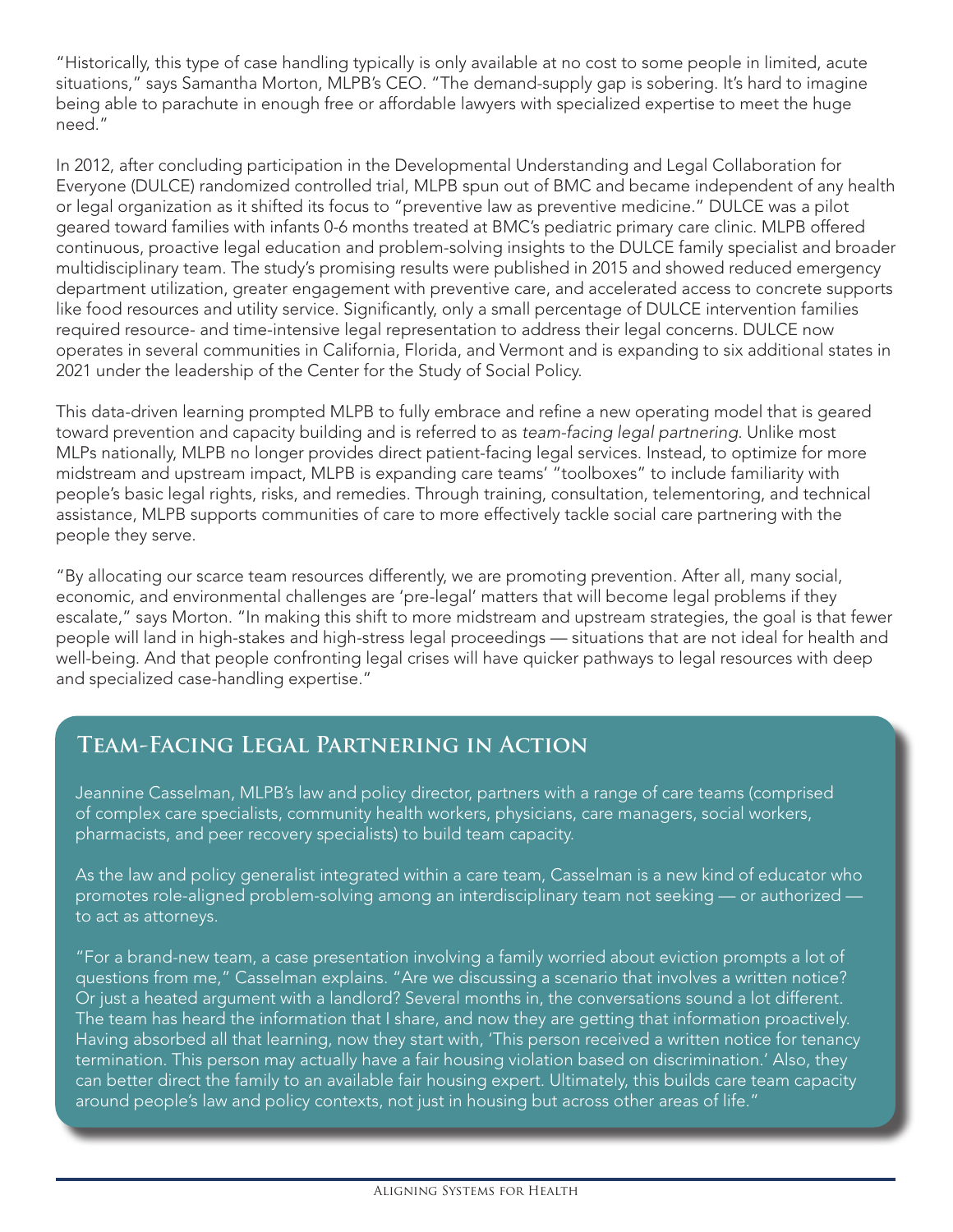"MLPs can be very focused on how the courts impact individuals, and there is massive impact on individuals," says Morton. "But drivers of health impact populations, and our strategies have to better mirror the scale of the problem."

MLPB reinforces its knowledge-sharing work with care teams through ongoing trainings and web-based tools for its partners. MLPB also has leaned into translating trends identified through consultation with partners into policy change contributions, including filing an amicus brief with the Massachusetts Supreme Judicial Court in June 2020 in connection with litigation that threatened the continuation of a state eviction moratorium.

Morton says MLPB's partners typically include communities of care that take a comprehensive view of humancentered care, explicitly embrace an anti-racism lens, and adopt commitments to social care data collection and data-driven decision-making. Building on learning from the DULCE pilot, MLPB has expanded its partnerships to include early childhood programs and public health programs, which are natural allies of this approach.

"We spend time around a lot of the tables where system transformation and policy change imperatives are being discussed, and we are very clear that we want to be a bridge," says Morton. "Stakeholders in public health, housing, the criminal legal system, and the health care community are coming together to collaborate more intentionally these days, it's true. But health equity progress will not accelerate until all of these systems center people and the law and policy contexts that shape their lives."

## DATA

"A capacity-building strategy is a tough nut to crack from a measurement perspective because measuring prevention — a need that didn't emerge — is a conundrum," explains Morton. Given this, MLPB not only prioritizes partnerships that are invested in data-driven decision-making, but often will pilot new kinds of measures and include a formal evaluation component.

"When we plan together with partners, the goal is to set into place a kind of mutual data sharing," says Morton. "We start to build a data set — really a storytelling device to connect the dots between inputs and outputs and outcomes and impacts. Partner readiness varies — culturally, operationally, and from a resource perspective — and some are more or less well-positioned to sign up for that. But increasingly, there is momentum toward that and a real growing consensus that that's where the partnership work should be."

### **Financing**

MLPB attributes its growth and sustainability to three primary decisions:

- Becoming independent of any health care, legal, or academic entity helped MLPB to grow its partnerships and boost sustainability. Among other things, this structural change enabled a more regional approach to the work.
- Embracing a capacity-building lens keeps the work responsive to partners and the communities they serve, as opposed to being focused on sustaining a target number of staff positions or special projects or revenue.
- Recognizing that conflicts of interest do develop between communities of care and the people they serve (conflicts that Morton predicts, increasingly will develop as social care adoption gains traction) and restructuring its work accordingly.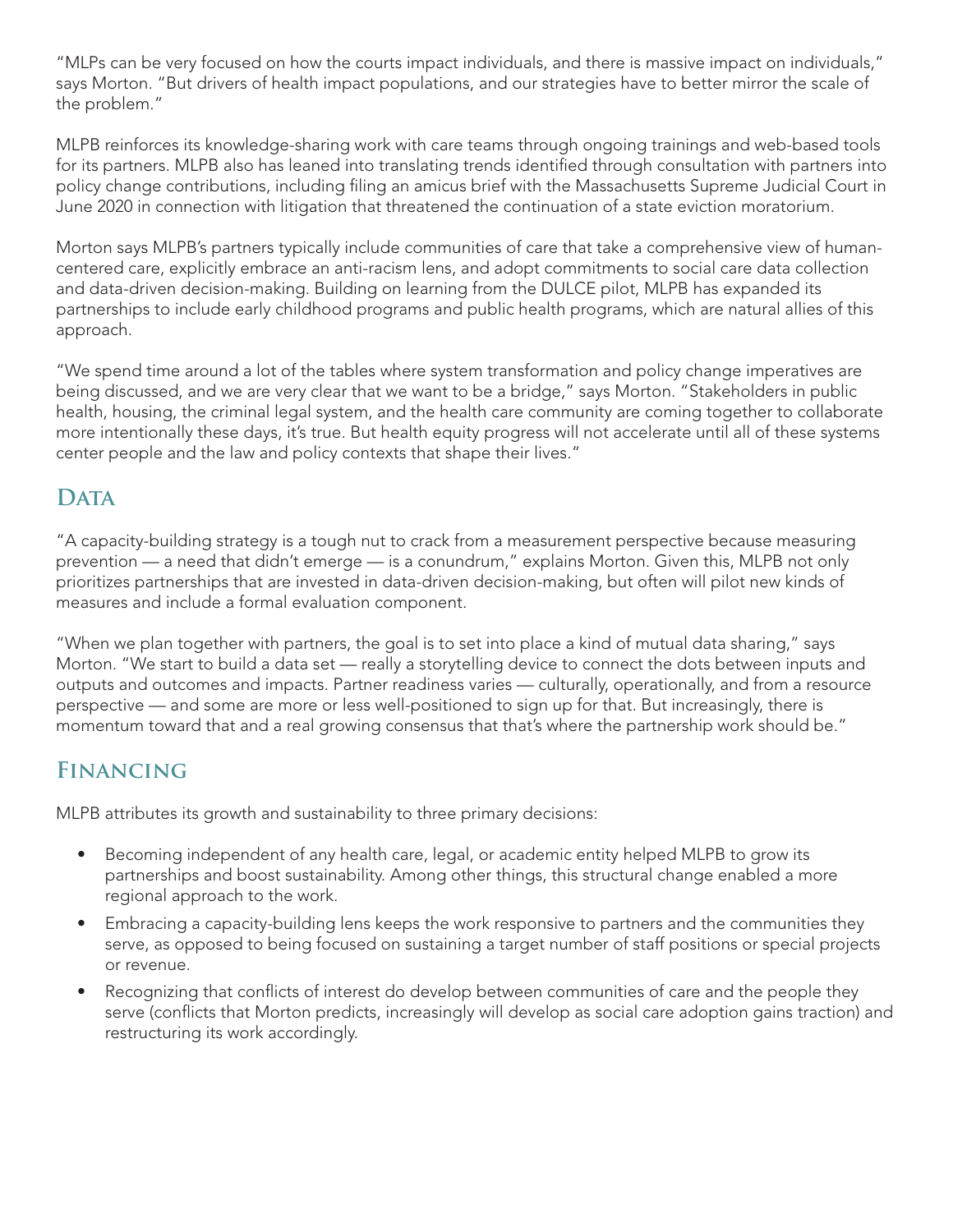"Systems of Care do a lot of good. They also can make mistakes and commit bad acts that cause harm to people," says Morton. "For many years, MLP work across the country has focused on areas where institutional interests and consumer interests align. But those interests do not always align, and we cannot look away from that. MLPB has developed team-facing legal partnering as a distinct strategy that complements the more familiar patient-facing legal representation. This role differentiation is essential to assure maximum transparency with the individuals, families, and communities who are the intended beneficiaries of the work. If we're not clear about boundary lines and fiduciary obligations, this will diminish trust, hinder sustainability, and stall progress on equity."

Morton also noted that its origins in Massachusetts and work in New England align with transformation and innovation efforts underway in states that have Medicaid 1115 waivers. MLPB is a certified MassHealth Delivery System Reform Incentive Payment technical assistance provider in Massachusetts and a Health System Transformation Project partner in Rhode Island.

"I see a future where social health integration will happen, will be robustly financed, and will incorporate sound levels of law- and policy-related capacity building in care-delivery teams and systems," predicts Morton. "But funding is not flowing to social care yet. So, we continue to pay close attention to cross-sector delivery and financing transformation trends and how they may create space for legal rights education infrastructure going forward."

#### **Governance**

For the first 20 years of MLPB, it sat within what Morton described as a "visionary department" inside a large safety net hospital, so decision-making and governance flowed through BMC.

Now, MLPB operates under the 501(c)(3) umbrella of TSNE MissionWorks (formerly Third Sector New England), which is one of the largest fiscal sponsor programs in the country. This structure enables MLPB to have strategic independence and affordable back-office infrastructure.

While fiscally sponsored programs are subject to formal governance by TSNE's board of directors, MLPB has its own nine-person advisory board, which it treats as a governance body, with active subcommittees for strategy and impact, human resources and governance, and finance. As part of a national planning initiative at the intersection of early childhood and access to justice, MLPB currently is assembling several new advisory bodies that will include community members and representatives of partner organizations.

#### **Aligning in Action**

*Additional interviews conducted with Kim Prendergast, director of social determinants of health at Community Care Cooperative (C3), and Becky Cruz Crosson, director of Healthy Start Systems at the Boston Public Health Commission (BPHC).*

The Upstreaming Housing for Health pilot involved MLPB, BPHC, the Boston Housing Authority, and C3, a MassHealth Accountable Care Organization (ACO) composed of 17 Federally Qualified Health Centers across Massachusetts. These partners had worked together in a range of different contexts over the years, and in 2018, MLPB reached out to explore whether a new grant opportunity from the Massachusetts Attorney General's Office could take their collaboration to the next level.

The pilot built on a long-standing collaboration between BPHC and the Boston Housing Authority called Healthy Start in Housing. Healthy Start in Housing leverages a variety of strategies to reduce housing instability and related stress among low-income, pregnant women living in Boston; to date, the program has largely served women of color and their families.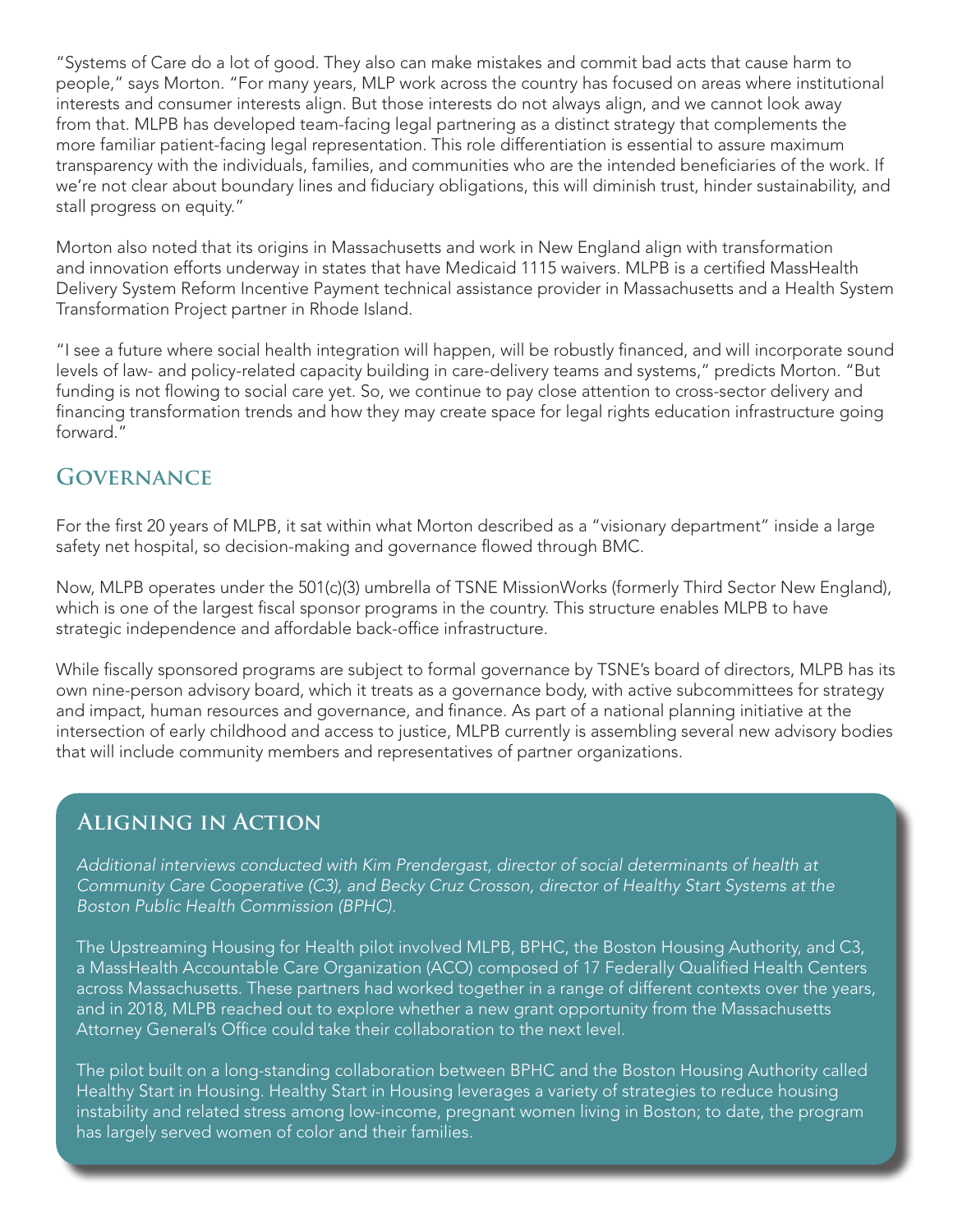MLPB had been "admiring the work from afar," but when the grant opportunity came about, Morton says they wondered if adding an accountable care organization, with its patient- and population-level lenses, and some legal problem-solving tools, might enable the program to grow even more impactful.

Program enhancements were implemented over an 18-month period and included:

- Comprehensive case management using a multidisciplinary team of family advocates from BPHC's Healthy Baby/Healthy Child program, BPHC supervisors and leadership, C3 ambassadors, and an MLPB team member
- Legal education and problem-solving insight from MLPB for the multidisciplinary team
- A flexible fund to pay for some housing-related expenses that were financially out of reach for families (e.g., first month's rent, a crib, etc.)
- A cross-sector steering committee that included representatives from all four organizations

While expanding an existing program like Healthy Start in Housing eases the need to develop certain infrastructure, it can also create some confusion, as was the case with the pilot's multiple eligibility criteria. But given MassHealth's requirement that ACOs begin regular health-related social needs screening, it seemed like an opportune time to bring cross-sector partners together to expand health and housing efforts for mothers and families. A formal, external qualitative evaluation was conducted but has not yet been published. Cruz Crosson and Prendergast identified the following alignment strategies as successful:

The benefit of time. Time benefited personal and professional relationship building. The group credits being intentional about meeting with creating the collaborative space to discuss and overcome many challenges. These meetings were both formal (twice-monthly multidisciplinary team meetings and monthly steering committee meetings) and informal (ad hoc operational meetings).

 $Trust + commitment + structure = adaptability during leadership change. Early on in the work, both$ C3 and BPHC experienced staff transitions. Because the organizations had a track record of working together and leadership remained committed to the project, new staff were able to ramp up very quickly and got to know each other while pitching the program to different health centers.

"Even though it wasn't necessarily the very same people, it seemed to me that there was a culture of working together for a long time organizationally, so there was a feeling that we're all in this together and therefore, this is going to work because we just trust that it's going to," said Prendergast.

Directing dollars to families made a difference. The flexible fund was crucial to meeting families' housing goals. This type of fund, however, is complicated to sustain given public policy norms around direct cash transfers to individuals and families.

#### Key challenges included:

Operational design should err in favor of simplicity. The group quickly hit a "sink or swim" moment, Cruz Crosson recalls, with the realization that referrals were not occurring as quickly as anticipated because eligibility criteria were admittedly "a little bit convoluted." The mindset quickly turned to centering on the shared purpose of meeting the needs of the consumer, while ensuring each partners' organizational goals were met. To be eligible, women had to be members of C3, in addition to meeting the Healthy Start in Housing or Healthy Baby/Healthy Child requirements regarding health and level of housing insecurity. Ultimately, to simplify the process and ease demands on health center staff, the health centers sent all possible referrals directly to BPHC, which took up the slack in determining eligibility specifics.